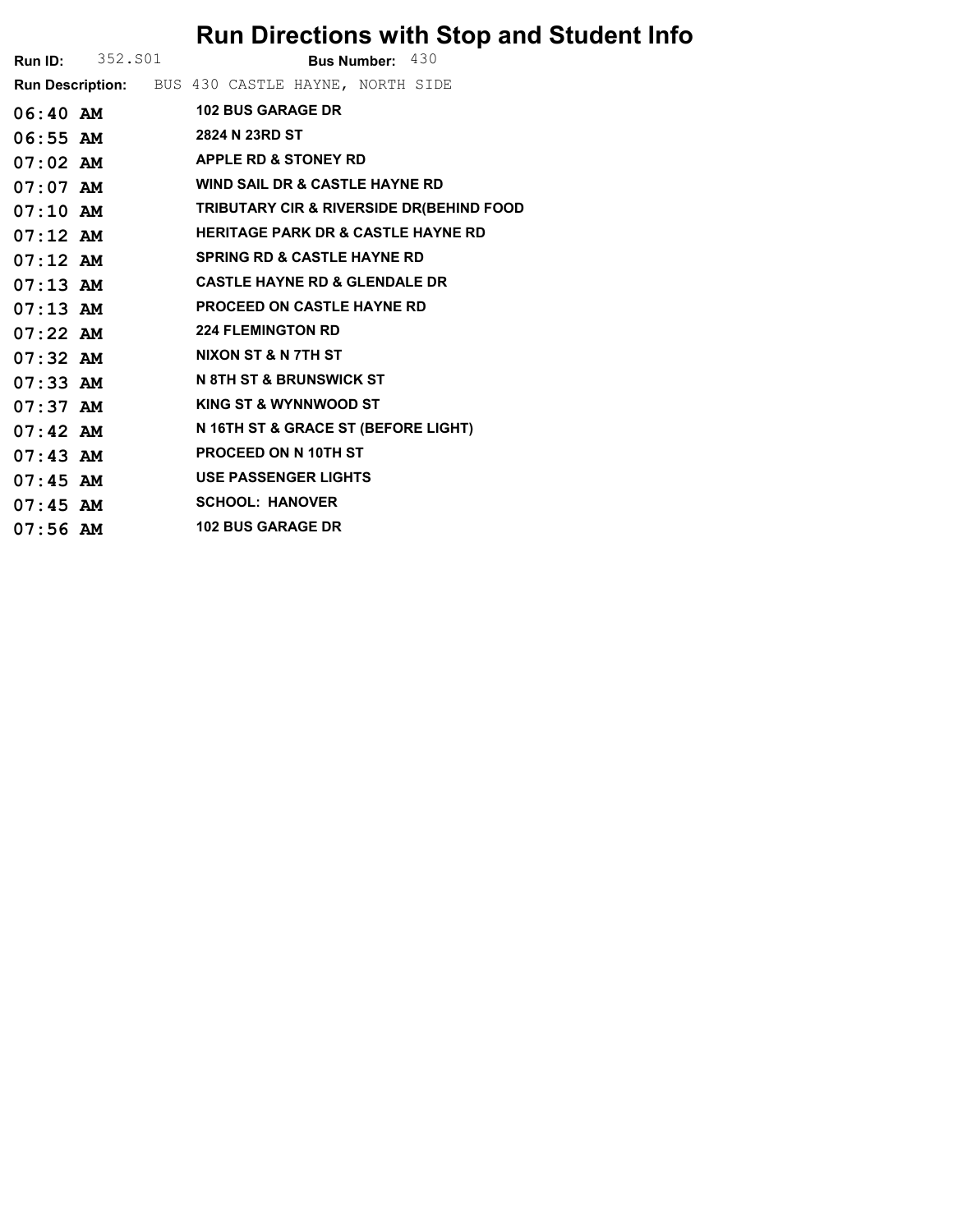|            | <b>Run ID:</b> 352.802                                     |  |                                   | Bus Number: 429                             |  |  |
|------------|------------------------------------------------------------|--|-----------------------------------|---------------------------------------------|--|--|
|            | Run Description: BUS 429 MARSH OAKS GORDON RD, KINGS GRANT |  |                                   |                                             |  |  |
|            | 06:28 AM NORTH BUS GARAGE                                  |  |                                   |                                             |  |  |
|            | $06:46$ AM                                                 |  |                                   | <b>MARSH OAKS DR &amp; AMBERLEIGH DR</b>    |  |  |
|            | 06:50 AM CHASE LA & WENDOVER LA                            |  |                                   |                                             |  |  |
|            | 06:58 AM N CRESTWOOD DR & ALBEMARLE RD                     |  |                                   |                                             |  |  |
|            | 06:59 AM N CRESTWOOD DR & PLYMOUTH DR                      |  |                                   |                                             |  |  |
|            | $07:04$ AM                                                 |  |                                   | 5027 LORD BYRON DR KINGS GRANT PARK         |  |  |
|            | $07:08$ AM                                                 |  |                                   | TWIN LEAF RD & BRACKEN FERN RD              |  |  |
|            | 07:08 AM N GREEN MEADOWS DR & SPICEWOOD ST                 |  |                                   |                                             |  |  |
|            | 07:12 AM CAPE HARBOR DR & GORDON RD                        |  |                                   |                                             |  |  |
|            | $07:14$ AM                                                 |  |                                   | <b>MISSION HILLS DR &amp; GORDON RD</b>     |  |  |
|            | $07:14$ AM                                                 |  | <b>GORDON RD &amp; PATSY LA</b>   |                                             |  |  |
| 07:18 AM   |                                                            |  |                                   | <b>LEWIS LANDING AV &amp; BULLOCK LA</b>    |  |  |
|            | 07:19 AM ROSEBAY TER & GORDON RD                           |  |                                   |                                             |  |  |
| 07:20 AM   |                                                            |  |                                   | <b>GORDON RD &amp; SIMONTON DR</b>          |  |  |
|            | 07:22 AM NKERR AV & ROSSMORE RD                            |  |                                   |                                             |  |  |
| 07:23 AM   |                                                            |  |                                   | <b>GRATHWOL DR &amp; WILLIAM LOUIS DR</b>   |  |  |
| $07:29$ AM |                                                            |  |                                   | <b>SPRING BRANCH RD &amp; MANCHESTER DR</b> |  |  |
| 07:36 AM   |                                                            |  |                                   | <b>MANLY AV &amp; PRINCESS PLACE DR</b>     |  |  |
| 07:38 AM   |                                                            |  | <b>CLAYTON PL &amp; EMORY ST</b>  |                                             |  |  |
| 07:39 AM   |                                                            |  | <b>PAULINE LA &amp; N 30TH ST</b> |                                             |  |  |
| 07:43 AM   |                                                            |  | <b>PROCEED ON N 10TH ST</b>       |                                             |  |  |
| 07:45 AM   |                                                            |  | <b>USE PASSENGER LIGHTS</b>       |                                             |  |  |
| 07:45 AM   |                                                            |  | <b>SCHOOL: HANOVER</b>            |                                             |  |  |
| 08:01 AM   |                                                            |  | <b>NORTH BUS GARAGE</b>           |                                             |  |  |
|            |                                                            |  |                                   |                                             |  |  |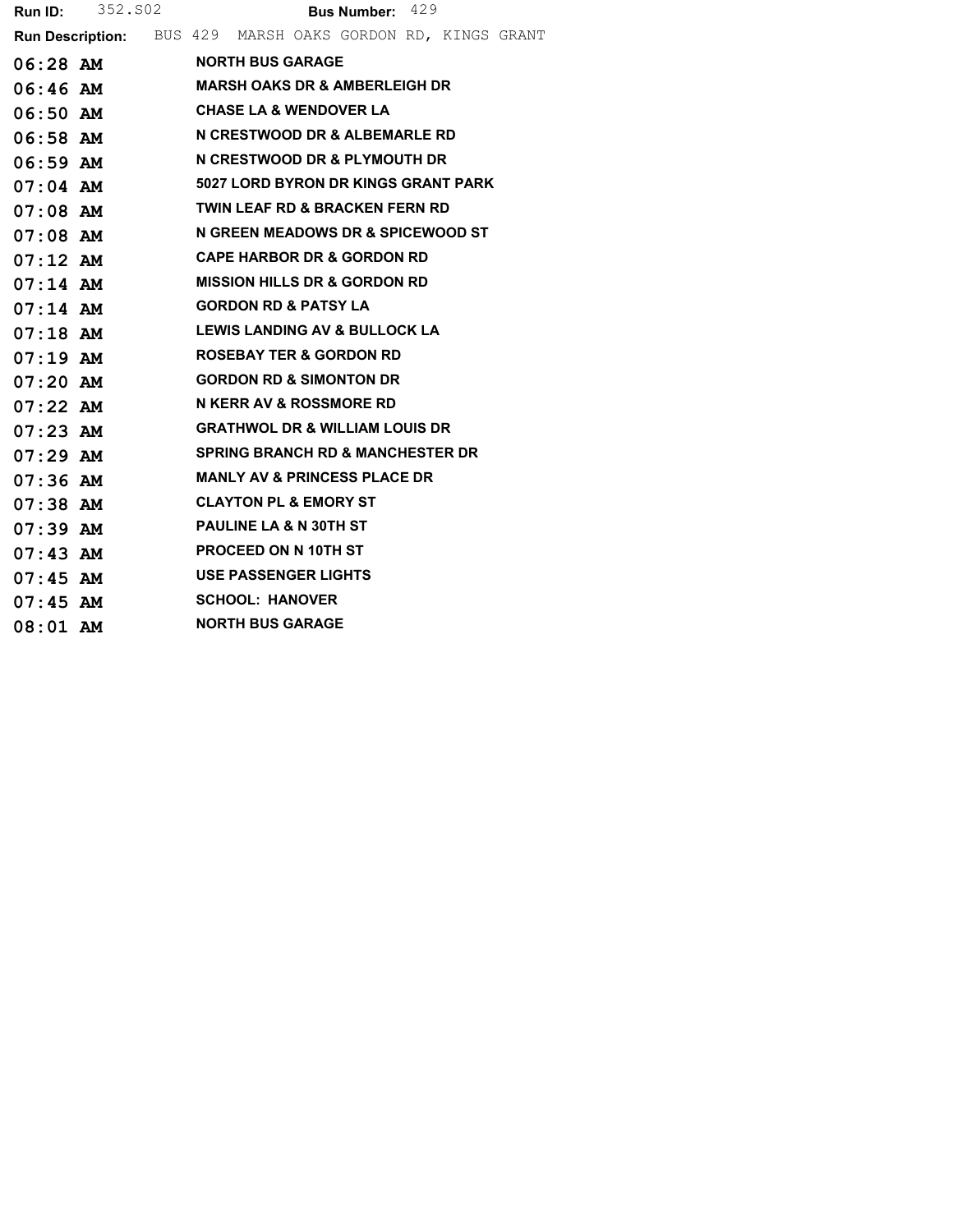|            | <b>Run ID:</b> 352.803 |                                                      | <b>Bus Number:</b> $408$ |                                             |
|------------|------------------------|------------------------------------------------------|--------------------------|---------------------------------------------|
|            |                        | Run Description: BUS 408 EMORY ST, LULLWATER, LENNON |                          |                                             |
|            | $07:01$ AM             | <b>MAIN BUS GARAGE</b>                               |                          |                                             |
|            |                        | 07:13 AM SKERR AV & PATRICK AV                       |                          |                                             |
| $07:14$ AM |                        | <b>219 S KERR AV PONDEROSA</b>                       |                          |                                             |
| $07:15$ AM |                        | <b>LULLWATER DR &amp; FRANKLIN AV</b>                |                          |                                             |
| $07:18$ AM |                        | <b>MCCLELLAND DR &amp; NOKE RD</b>                   |                          |                                             |
| $07:21$ AM |                        | <b>NEW CENTRE DR &amp; DUNLEA CT</b>                 |                          |                                             |
| $07:24$ AM |                        | <b>SUMMERTIME LA &amp; LENNON DR</b>                 |                          |                                             |
| $07:28$ AM |                        |                                                      |                          | DAPPLE CT & NEW CENTRE DR(BACK OF JAX DELI) |
| $07:31$ AM |                        | 4929 NEW CENTRE DR(HOTEL)                            |                          |                                             |
| $07:32$ AM |                        | <b>MARKET ST &amp; COBBLESTONE DR</b>                |                          |                                             |
| $07:36$ AM |                        | <b>DARLINGTON AV &amp; FROG POND PL</b>              |                          |                                             |
| $07:38$ AM |                        | PROCEED ON MONTGOMERY                                |                          |                                             |
| $07:43$ AM |                        | <b>PROCEED ON N 10TH ST</b>                          |                          |                                             |
| $07:45$ AM |                        | <b>USE PASSENGER LIGHTS</b>                          |                          |                                             |
| $07:45$ AM |                        | <b>SCHOOL: HANOVER</b>                               |                          |                                             |
| $07:56$ AM |                        | <b>MAIN BUS GARAGE</b>                               |                          |                                             |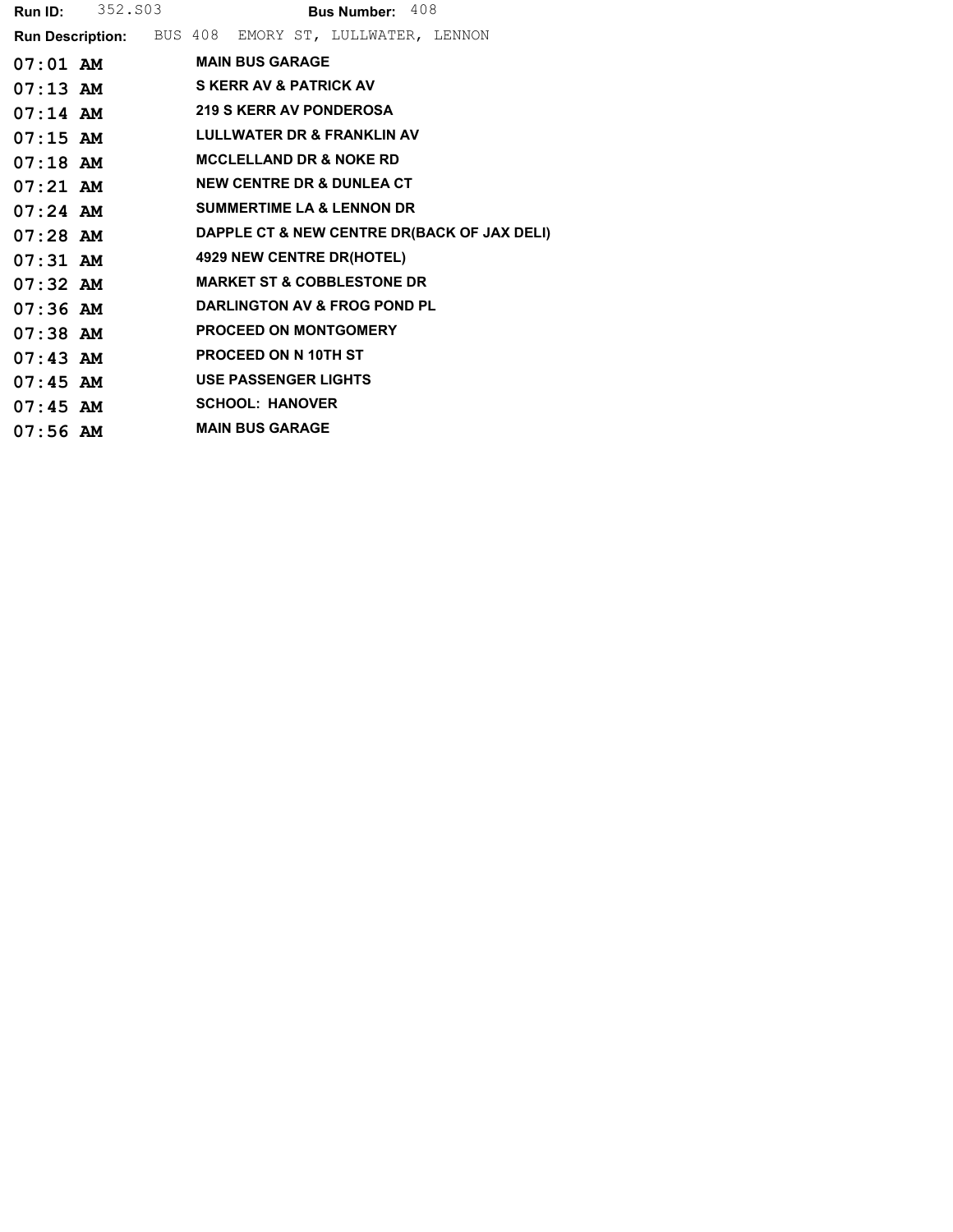|            | <b>Run ID:</b> 352.804 |  |                                   | <b>Bus Number:</b> $433$                  |                                                            |
|------------|------------------------|--|-----------------------------------|-------------------------------------------|------------------------------------------------------------|
|            |                        |  |                                   |                                           | <b>Run Description:</b> BUS 433 HANOVER LANDING, MARKET ST |
| 06:37 AM   |                        |  | <b>MAIN BUS GARAGE</b>            |                                           |                                                            |
| 06:52 AM   |                        |  |                                   | <b>EASTWOOD RD &amp; HILLSDALE DR</b>     |                                                            |
| $06:52$ AM |                        |  |                                   | N CARDINAL DR & TIMBER LA                 |                                                            |
| $06:56$ AM |                        |  | 5736 MARKET ST                    |                                           |                                                            |
| $06:56$ AM |                        |  | 5936 MARKET ST                    |                                           |                                                            |
| $06:57$ AM |                        |  | <b>ELISHA DR &amp; MARKET ST</b>  |                                           |                                                            |
| $07:00$ AM |                        |  |                                   | <b>MILITARY CUTOFF RD &amp; ATRIUM CT</b> |                                                            |
| $07:00$ AM |                        |  |                                   | <b>PROCEED ON STATION ROAD</b>            |                                                            |
| $07:03$ AM |                        |  | <b>PROCEED ON NEW KENT</b>        |                                           |                                                            |
| $07:05$ AM |                        |  |                                   |                                           | <b>E WESTWOOD DR &amp; MILITARY CUTOFF RD</b>              |
| $07:16$ AM |                        |  | <b>PROCEED ON TEAL ST</b>         |                                           |                                                            |
| $07:17$ AM |                        |  |                                   | <b>HOOKER RD &amp; TIDAL REACH CT</b>     |                                                            |
| $07:21$ AM |                        |  |                                   | <b>PROCEED ON GREENVILLE AVE</b>          |                                                            |
| $07:23$ AM |                        |  |                                   | <b>GREENVILLE VILLAGE MHP</b>             |                                                            |
| $07:30$ AM |                        |  |                                   | <b>KILARNY RD &amp; PINE GROVE RD</b>     |                                                            |
| $07:35$ AM |                        |  | <b>PAGE AV &amp; WILSHIRE BLV</b> |                                           |                                                            |
| $07:36$ AM |                        |  | <b>HANOVER LANDING</b>            |                                           |                                                            |
| $07:38$ AM |                        |  |                                   | <b>CONFEDERATE DR &amp; COLONIAL DR</b>   |                                                            |
| $07:43$ AM |                        |  | <b>PROCEED ON 10TH ST</b>         |                                           |                                                            |
| $07:45$ AM |                        |  | <b>USE PASSENGER LIGHTS</b>       |                                           |                                                            |
| $07:45$ AM |                        |  | <b>SCHOOL: HANOVER</b>            |                                           |                                                            |
| $07:55$ AM |                        |  | <b>MAIN BUS GARAGE</b>            |                                           |                                                            |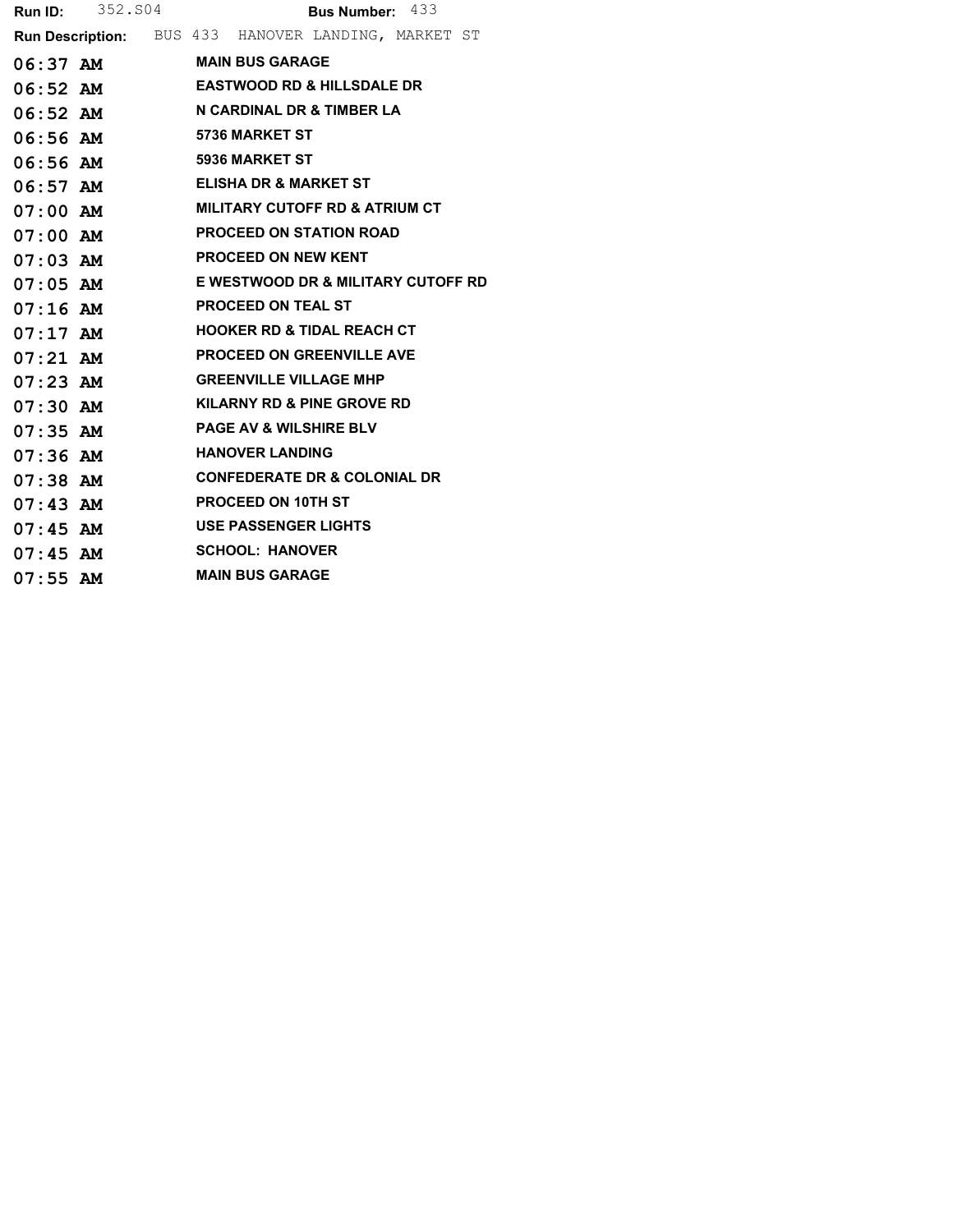|            | <b>Run ID:</b> 352.805      |  |                                  | Bus Number: 454                                    |  |
|------------|-----------------------------|--|----------------------------------|----------------------------------------------------|--|
|            |                             |  |                                  | Run Description: BUS 454 SUNSET, CAROLINA BEACH RD |  |
|            | 06:40 AM MAIN BUS GARAGE    |  |                                  |                                                    |  |
|            | 06:44 AM BELL ST & ADAMS ST |  |                                  |                                                    |  |
|            |                             |  |                                  | 06:46 AM JEFFERSON ST & SOUTHERN BLV               |  |
| $06:47$ AM |                             |  |                                  | <b>NORTHERN BLV &amp; WASHINGTON ST</b>            |  |
| $06:49$ AM |                             |  |                                  | <b>WALDEN DR &amp; W LAKE SHORE DR</b>             |  |
| $06:54$ AM |                             |  | <b>S 17TH ST &amp; CADFEL CT</b> |                                                    |  |
| $06:59$ AM |                             |  | <b>3405 S COLLEGE RD</b>         |                                                    |  |
| $07:00$ AM |                             |  | <b>PROCEED ON BRAGG</b>          |                                                    |  |
|            | $07:04$ AM                  |  |                                  | ST ANDREWS DR & HAYMARKET LA                       |  |
| $07:06$ AM |                             |  | <b>SIKES DR &amp; MATTEO DR</b>  |                                                    |  |
|            | $07:09$ AM                  |  |                                  | 5140 CAROLINA BEACH RD ROYAL PALMS                 |  |
| $07:11$ AM |                             |  |                                  | TURN AROUND @ WALMART                              |  |
|            | $07:14$ AM                  |  |                                  | <b>CAROLINA BEACH RD &amp; SUMMER WOODS DR</b>     |  |
| $07:17$ AM |                             |  |                                  | <b>MIDAVLE DR &amp; ECHO FARMS BLV (TRAFFIC</b>    |  |
|            | $07:19$ AM                  |  |                                  | <b>ECHO FARMS BLV &amp; APPLETON WY</b>            |  |
| $07:21$ AM |                             |  |                                  | <b>INDEPENDENCE BLV &amp; RIVER FRONT PL</b>       |  |
|            | $07:25$ AM                  |  |                                  | <b>SOLID HOLLOW LA &amp; CAROLINA BEACH RD</b>     |  |
| $07:32$ AM |                             |  |                                  | <b>HARBOUR RIDGE &amp; HARBOUR DR</b>              |  |
|            | $07:35$ AM                  |  |                                  | <b>CANTERWOOD RD &amp; GLEN MEADE RD</b>           |  |
| $07:37$ AM |                             |  |                                  | 2061 E LAKE SHORE DR CYPRESS GROVE APTS            |  |
|            | $07:45$ AM                  |  | <b>USE PASSENGER LIGHTS</b>      |                                                    |  |
| $07:45$ AM |                             |  | <b>SCHOOL: HANOVER</b>           |                                                    |  |
| $07:56$ AM |                             |  | <b>MAIN BUS GARAGE</b>           |                                                    |  |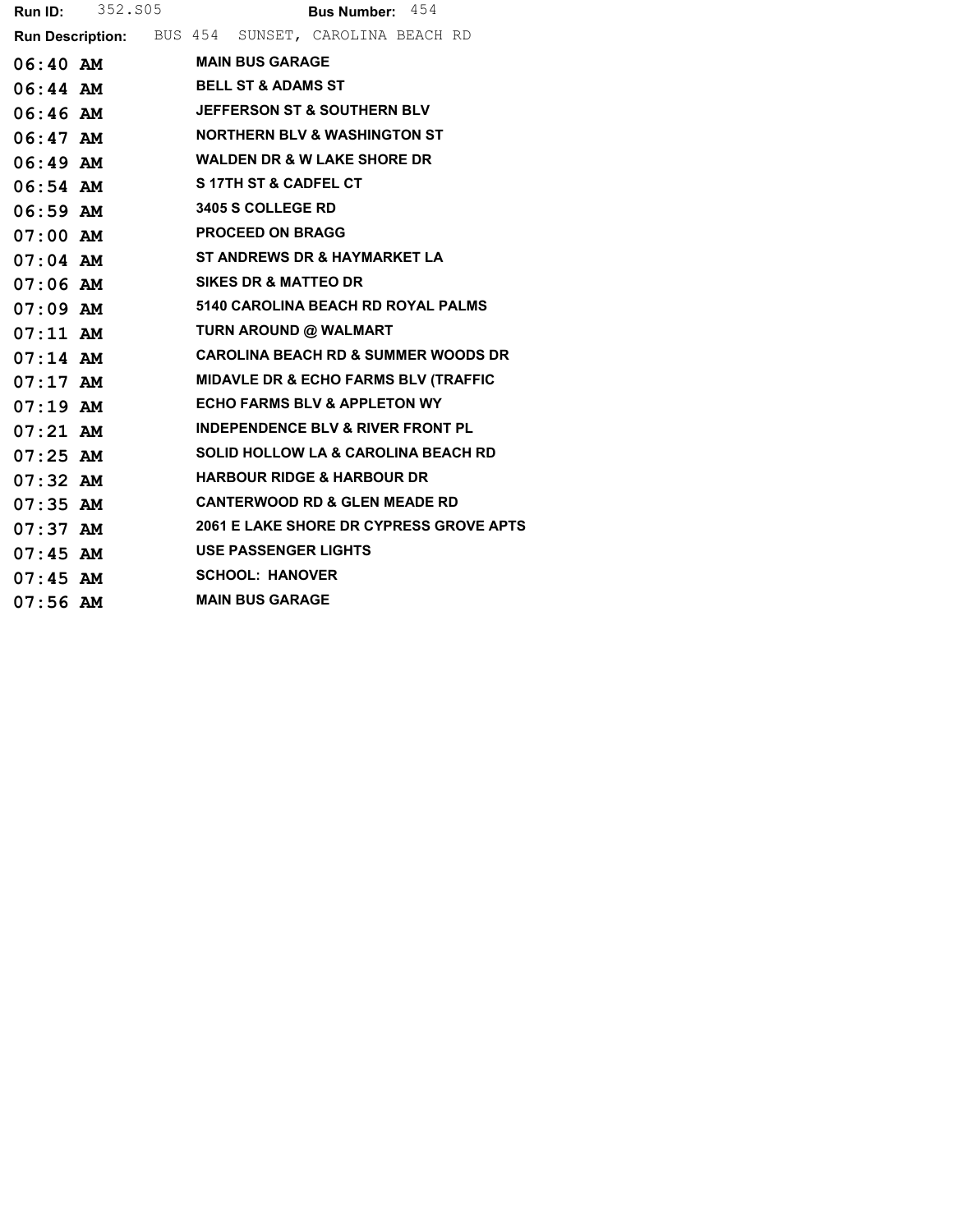|            | <b>Run ID:</b> 352.806                   |  |                        |                                       | Bus Number: 463 |                                     |
|------------|------------------------------------------|--|------------------------|---------------------------------------|-----------------|-------------------------------------|
|            | <b>Run Description:</b> BUS 463 VANCE ST |  |                        |                                       |                 |                                     |
| $07:28$ AM |                                          |  | <b>MAIN BUS GARAGE</b> |                                       |                 |                                     |
| $07:31$ AM |                                          |  |                        | <b>VANCE ST &amp; RUTLEDGE DR</b>     |                 |                                     |
| $07:37$ AM |                                          |  |                        | <b>S4TH ST &amp; WRIGHT ST, 28401</b> |                 |                                     |
| $07:38$ AM |                                          |  |                        | <b>S 2ND ST &amp; MARSTELLAR ST</b>   |                 |                                     |
| $07:40$ AM |                                          |  |                        |                                       |                 | S 5TH AV (BETWEEN WOOSTER & DAWSON) |
| $07:45$ AM |                                          |  |                        | <b>USE PASSENGER LIGHTS</b>           |                 |                                     |
| $07:45$ AM |                                          |  | <b>SCHOOL: HANOVER</b> |                                       |                 |                                     |
| $07:55$ AM |                                          |  | <b>MAIN BUS GARAGE</b> |                                       |                 |                                     |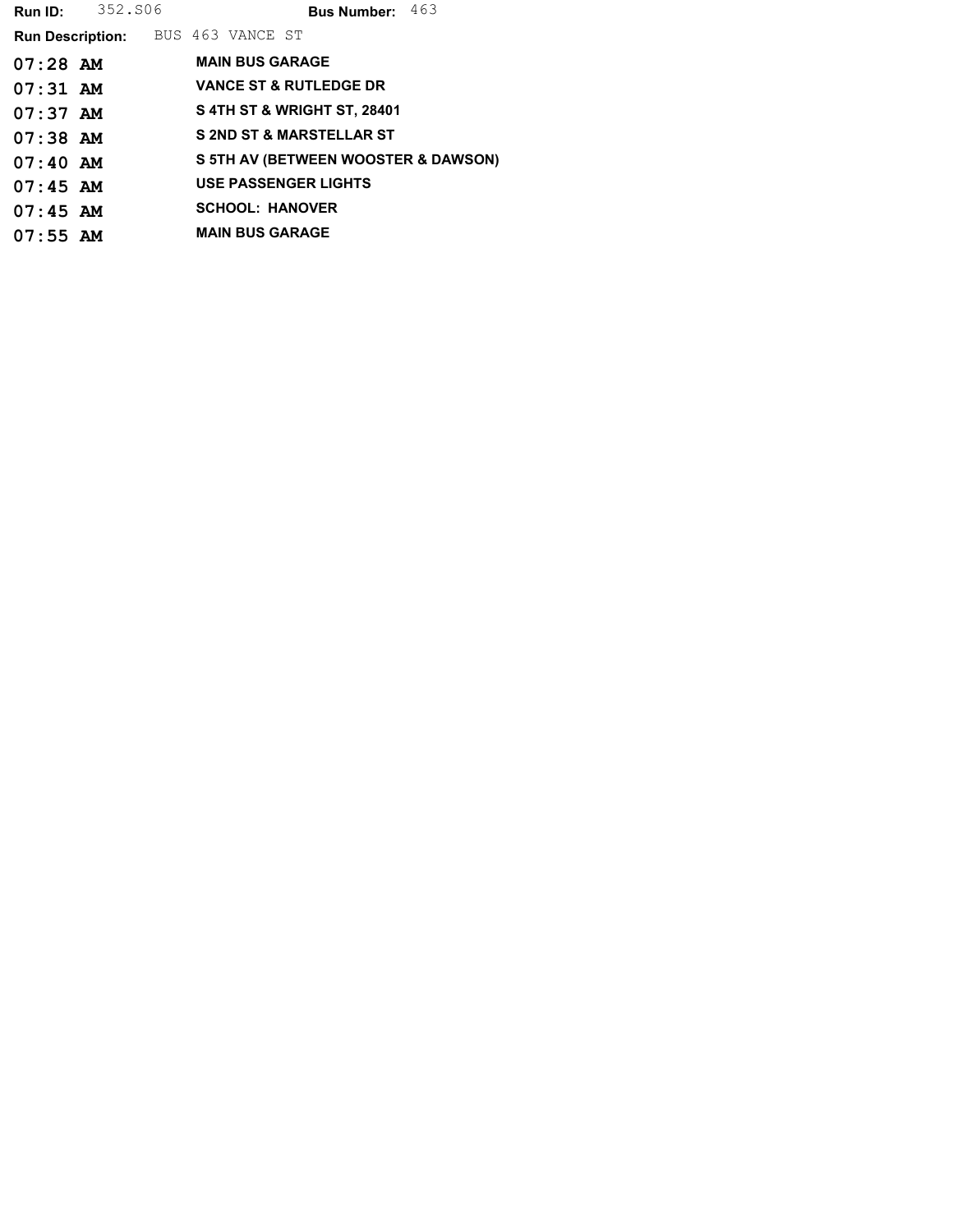| Run Description: BUS 430 CASTLE HAYNE, NORTH SIDE           |  |
|-------------------------------------------------------------|--|
| Deadhead - 102 BUS GARAGE DR<br>$02:48$ PM                  |  |
| <b>102 BUS GARAGE DR</b><br>$02:48$ PM                      |  |
| <b>USE PASSENGER LIGHTS</b><br>$03:00$ PM                   |  |
| <b>SCHOOL: HANOVER</b><br>$03:00$ PM                        |  |
| <b>PROCEED ON 17TH ST</b><br>$03:01$ PM                     |  |
| N 16TH ST & GRACE ST (BEFORE LIGHT)<br>$03:02$ PM           |  |
| <b>KING ST &amp; WYNNWOOD ST</b><br>$03:06$ PM              |  |
| N 8TH ST & BRUNSWICK ST<br>$03:10$ PM                       |  |
| NIXON ST & N 7TH ST<br>$03:12$ PM                           |  |
| <b>224 FLEMINGTON RD</b><br>$03:20$ PM                      |  |
| <b>PROCEED ON N 23RD ST</b><br>$03:33$ PM                   |  |
| 2824 N 23RD ST<br>$03:33$ PM                                |  |
| <b>SPRING RD &amp; CASTLE HAYNE RD</b><br>$03:34$ PM        |  |
| <b>HERITAGE PARK DR &amp; CASTLE HAYNE RD</b><br>$03:35$ PM |  |
| TRIBUTARY CIR & RIVERSIDE DR(BEHIND FOOD<br>$03:38$ PM      |  |
| <b>WIND SAIL DR &amp; CASTLE HAYNE RD</b><br>$03:40$ PM     |  |
| <b>OAKLEY RD &amp; OAKLEY CIR</b><br>$03:42$ PM             |  |
| <b>APPLE RD &amp; STONEY RD</b><br>$03:44$ PM               |  |
| <b>CASTLE HAYNE RD &amp; GLENDALE DR</b><br>$03:52$ PM      |  |
| <b>102 BUS GARAGE DR</b><br>$04:06$ PM                      |  |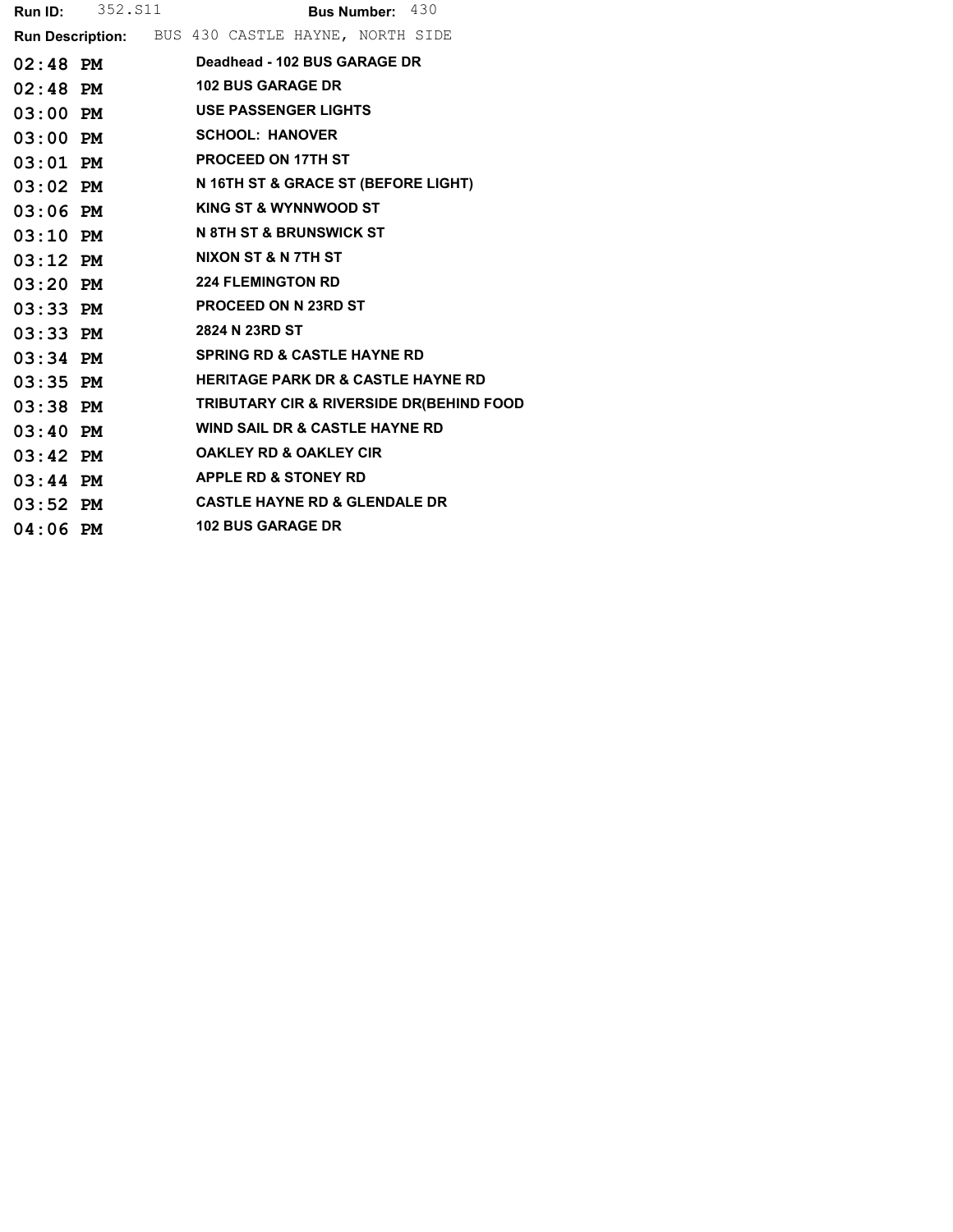| Run ID:    | 352.S12                                                     |  |                                   | <b>Bus Number: 429</b>                      |  |  |
|------------|-------------------------------------------------------------|--|-----------------------------------|---------------------------------------------|--|--|
|            | Run Description: BUS 429 MARSH OAKS, GORDON RD, KINGS GRANT |  |                                   |                                             |  |  |
| 02:40 PM   |                                                             |  |                                   | Deadhead - NORTH BUS GARAGE                 |  |  |
|            | 02:40 PM                                                    |  | <b>NORTHERN BUS LOT</b>           |                                             |  |  |
| 02:58 PM   |                                                             |  | <b>PROCEED ON N 10TH ST</b>       |                                             |  |  |
| 03:00 PM   |                                                             |  | <b>USE PASSENGER LIGHTS</b>       |                                             |  |  |
| 03:00 PM   |                                                             |  | <b>SCHOOL: HANOVER</b>            |                                             |  |  |
| $03:04$ PM |                                                             |  | <b>PAULINE LA &amp; N 30TH ST</b> |                                             |  |  |
| 03:05 PM   |                                                             |  | <b>CLAYTON PL &amp; EMORY ST</b>  |                                             |  |  |
| 03:06 PM   |                                                             |  |                                   | <b>MANLY AV &amp; PRINCESS PLACE DR</b>     |  |  |
| $03:13$ PM |                                                             |  |                                   | N CRESTWOOD DR & ALBEMARLE RD               |  |  |
| 03:14 PM   |                                                             |  |                                   | N CRESTWOOD DR & PLYMOUTH DR                |  |  |
| 03:19 PM   |                                                             |  |                                   | 5027 LORD BYRON DR KINGS GRANT PARK         |  |  |
| 03:22 PM   |                                                             |  |                                   | <b>TWIN LEAF RD &amp; BRACKEN FERN RD</b>   |  |  |
| 03:23 PM   |                                                             |  |                                   | N GREEN MEADOWS DR & SPICEWOOD ST           |  |  |
| 03:27 PM   |                                                             |  |                                   | <b>CAPE HARBOR DR &amp; GORDON RD</b>       |  |  |
| 03:28 PM   |                                                             |  |                                   | <b>MISSION HILLS DR &amp; GORDON RD</b>     |  |  |
| 03:28 PM   |                                                             |  | <b>GORDON RD &amp; PATSY LA</b>   |                                             |  |  |
| 03:31 PM   |                                                             |  |                                   | <b>LEWIS LANDING AV &amp; BULLOCK LA</b>    |  |  |
| 03:32 PM   |                                                             |  |                                   | <b>ROSEBAY TER &amp; GORDON RD</b>          |  |  |
| $03:35$ PM |                                                             |  |                                   | <b>SPRING BRANCH RD &amp; MANCHESTER DR</b> |  |  |
| 03:41 PM   |                                                             |  |                                   | <b>GRATHWOL DR &amp; WILLIAM LOUIS DR</b>   |  |  |
| 03:42 PM   |                                                             |  |                                   | <b>N KERR AV &amp; ROSSMORE RD</b>          |  |  |
| 03:44 PM   |                                                             |  |                                   | <b>GORDON RD &amp; SIMONTON DR</b>          |  |  |
| $03:52$ PM |                                                             |  |                                   | <b>CHASE LA &amp; WENDOVER LA</b>           |  |  |
| 03:55 PM   |                                                             |  |                                   | <b>MARSH OAKS DR &amp; AMBERLEIGH DR</b>    |  |  |
| $04:12$ PM |                                                             |  | <b>NORTHERN BUS LOT</b>           |                                             |  |  |
|            |                                                             |  |                                   |                                             |  |  |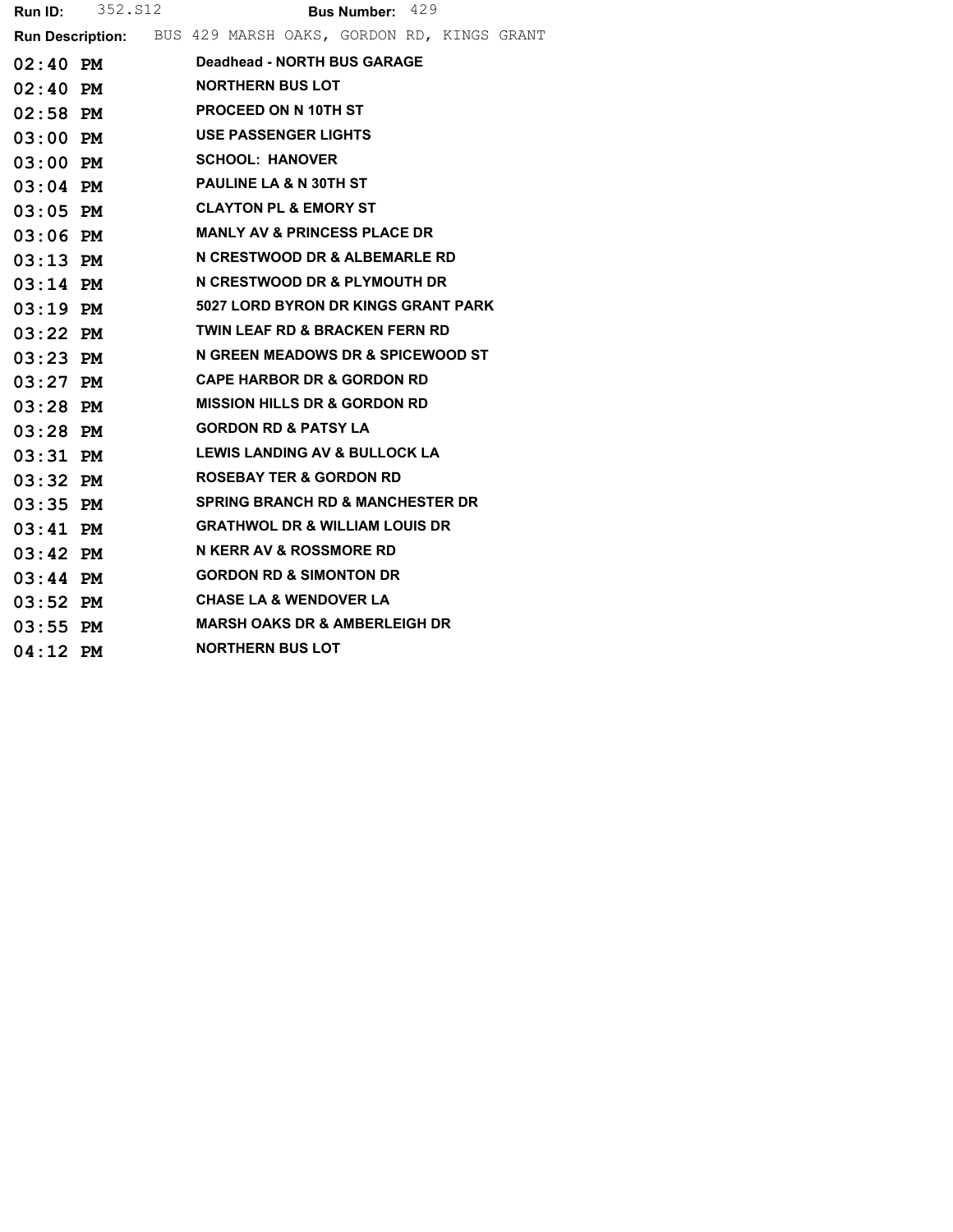|            | <b>Run ID:</b> 352. S13 | Bus Number: 408                                             |
|------------|-------------------------|-------------------------------------------------------------|
|            |                         | <b>Run Description:</b> BUS 408 EMORY ST, LULLWATER, LENNON |
| $02:47$ PM |                         | Deadhead - MAIN BUS GARAGE                                  |
| $02:47$ PM |                         | <b>MAIN BUS GARAGE</b>                                      |
| $02:56$ PM |                         | <b>PROCEED ON CASTLE ST</b>                                 |
| $03:00$ PM |                         | <b>USE PASSENGER LIGHTS</b>                                 |
| $03:00$ PM |                         | <b>SCHOOL: HANOVER</b>                                      |
| $03:01$ PM |                         | <b>PROCEED ON N17TH ST</b>                                  |
| $03:03$ PM |                         | <b>PROCEED ON PRINCESS PLACE DR</b>                         |
| $03:04$ PM |                         | <b>PROCEED ON MONTGOMERY</b>                                |
| $03:06$ PM |                         | DARLINGTON AV & FROG POND PL                                |
| $03:12$ PM |                         | <b>S KERR AV &amp; PATRICK AV</b>                           |
| $03:13$ PM |                         | <b>219 S KERR AV PONDEROSA</b>                              |
| $03:15$ PM |                         | <b>LULLWATER DR &amp; FRANKLIN AV</b>                       |
| $03:20$ PM |                         | <b>SUMMERTIME LA &amp; LENNON DR</b>                        |
| $03:24$ PM |                         | <b>NEW CENTRE DR &amp; DUNLEA CT</b>                        |
| $03:25$ PM |                         | DAPPLE CT & NEW CENTRE DR(BACK OF JAX DELI)                 |
| $03:27$ PM |                         | PROCEED ON DAPPLE CT                                        |
| $03:28$ PM |                         | <b>4929 NEW CENTRE DR(HOTEL)</b>                            |
| $03:29$ PM |                         | <b>MARKET ST &amp; COBBLESTONE DR</b>                       |
| $03:30$ PM |                         | <b>MCCLELLAND DR &amp; NOKE RD</b>                          |
| $03:43$ PM |                         | <b>MAIN BUS GARAGE</b>                                      |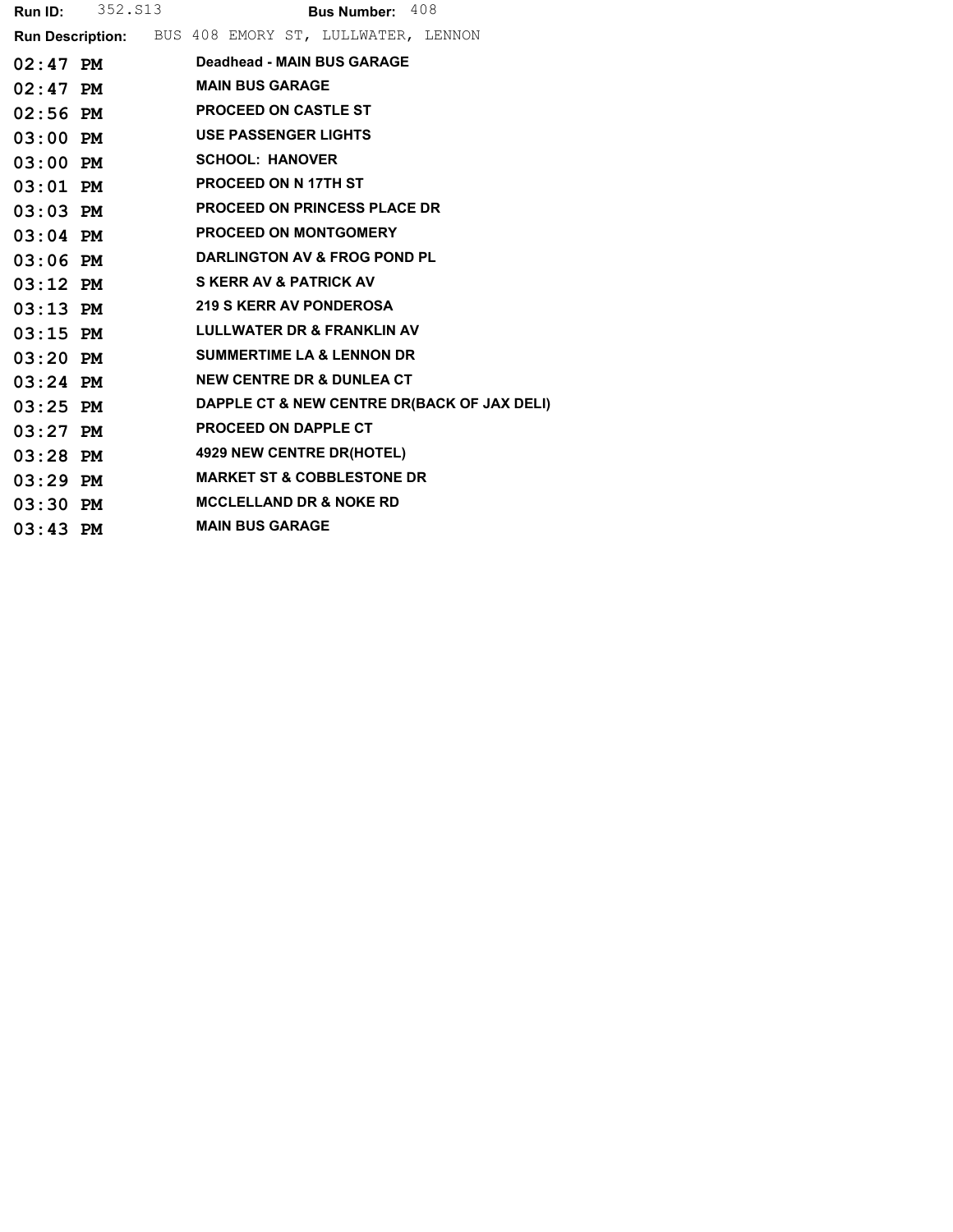|            | <b>Run ID:</b> 352. S14 |                                   | Bus Number: 433                         |                                                            |
|------------|-------------------------|-----------------------------------|-----------------------------------------|------------------------------------------------------------|
|            |                         |                                   |                                         | <b>Run Description:</b> BUS 433 HANOVER LANDING, MARKET ST |
| $02:48$ PM |                         |                                   | <b>Deadhead - MAIN BUS GARAGE</b>       |                                                            |
|            | $02:48$ PM              | <b>MAIN BUS GARAGE</b>            |                                         |                                                            |
| $03:00$ PM |                         | <b>USE PASSENGER LIGHTS</b>       |                                         |                                                            |
| $03:00$ PM |                         | <b>SCHOOL: HANOVER</b>            |                                         |                                                            |
| $03:06$ PM |                         |                                   | <b>CONFEDERATE DR &amp; COLONIAL DR</b> |                                                            |
| $03:08$ PM |                         | <b>HANOVER LANDING</b>            |                                         |                                                            |
| $03:09$ PM |                         | <b>PAGE AV &amp; WILSHIRE BLV</b> |                                         |                                                            |
| $03:15$ PM |                         |                                   | <b>EASTWOOD RD &amp; HILLSDALE DR</b>   |                                                            |
| $03:16$ PM |                         |                                   | N CARDINAL DR & TIMBER LA               |                                                            |
| $03:20$ PM |                         | 5736 MARKET ST                    |                                         |                                                            |
| $03:20$ PM |                         | 5936 MARKET ST                    |                                         |                                                            |
| $03:21$ PM |                         | <b>ELISHA DR &amp; MARKET ST</b>  |                                         |                                                            |
| $03:23$ PM |                         |                                   | MILITARY CUTOFF RD & ATRIUM CT          |                                                            |
| $03:24$ PM |                         | <b>PROCEED ON STATION RD</b>      |                                         |                                                            |
| $03:26$ PM |                         |                                   | <b>PROCEED ON NEW KENT DR</b>           |                                                            |
| $03:28$ PM |                         |                                   |                                         | E WESTWOOD DR & MILITARY CUTOFF RD                         |
| $03:39$ PM |                         | <b>PROCEED ON TEAL ST</b>         |                                         |                                                            |
| $03:40$ PM |                         |                                   | <b>HOOKER RD &amp; TIDAL REACH CT</b>   |                                                            |
| $03:45$ PM |                         |                                   | <b>GREENVILLE VILLAGE MHP</b>           |                                                            |
| $03:50$ PM |                         |                                   | KILARNY RD & PINE GROVE RD              |                                                            |
| $03:51$ PM |                         |                                   | <b>PROCEED ON BEASLEY RD</b>            |                                                            |
| $04:02$ PM |                         | <b>MAIN BUS GARAGE</b>            |                                         |                                                            |
|            |                         |                                   |                                         |                                                            |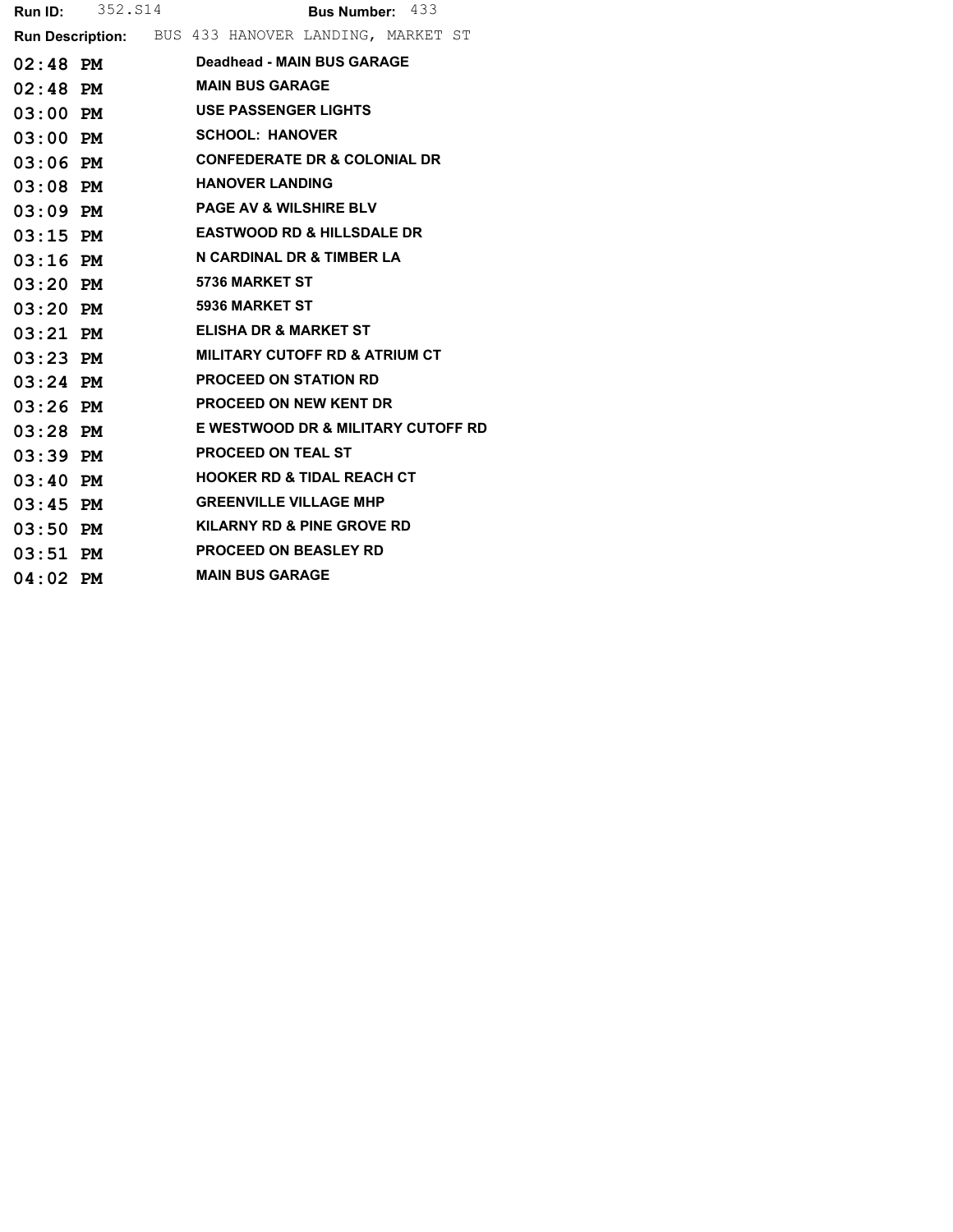|            | <b>Run ID:</b> 352. S15 | Bus Number: 454                                    |
|------------|-------------------------|----------------------------------------------------|
|            |                         | Run Description: BUS 454 CAROLINA BEACH RD, SUNSET |
|            |                         | 02:48 PM Deadhead - MAIN BUS GARAGE                |
|            | $02:48$ PM              | <b>MAIN BUS GARAGE</b>                             |
| 03:00 PM   |                         | <b>USE PASSENGER LIGHTS</b>                        |
| $03:00$ PM |                         | <b>SCHOOL: HANOVER</b>                             |
| $03:06$ PM |                         | 2061 E LAKE SHORE DR CYPRESS GROVE APTS            |
| $03:09$ PM |                         | <b>CANTERWOOD RD &amp; GLEN MEADE RD</b>           |
| $03:10$ PM |                         | <b>PROCEED ON FLINT</b>                            |
| $03:11$ PM |                         | <b>HARBOUR RIDGE &amp; HARBOUR DR</b>              |
| $03:17$ PM |                         | <b>WALDEN DR &amp; W LAKE SHORE DR</b>             |
| $03:20$ PM |                         | NORTHERN BLV & WASHINGTON ST                       |
| $03:22$ PM |                         | <b>JEFFERSON ST &amp; SOUTHERN BLV</b>             |
| $03:23$ PM |                         | <b>BELL ST &amp; ADAMS ST</b>                      |
| $03:27$ PM |                         | <b>SOLID HOLLOW LA &amp; CAROLINA BEACH RD</b>     |
| $03:31$ PM |                         | <b>INDEPENDENCE BLV &amp; RIVER FRONT PL</b>       |
| $03:33$ PM |                         | <b>ECHO FARMS BLV &amp; APPLETON WY</b>            |
| $03:35$ PM |                         | <b>MIDAVLE DR &amp; ECHO FARMS BLV (TRAFFIC</b>    |
| $03:39$ PM |                         | 5140 CAROLINA BEACH RD ROYAL PALMS                 |
| $03:42$ PM |                         | TURN AROUND @ WALMART                              |
| $03:44$ PM |                         | <b>CAROLINA BEACH RD &amp; SUMMER WOODS DR</b>     |
| $03:45$ PM |                         | SIKES DR & MATTEO DR                               |
| $03:48$ PM |                         | <b>ST ANDREWS DR &amp; HAYMARKET LA</b>            |
| $03:51$ PM |                         | <b>3405 S COLLEGE RD</b>                           |
| $03:54$ PM |                         | <b>PROCEED ON SHIPYARD</b>                         |
| $03:57$ PM |                         | <b>S17TH ST &amp; CADFEL CT</b>                    |
| $03:59$ PM |                         | PROCEED ON CAROLINA BEACH RD                       |
| $04:03$ PM |                         | <b>MAIN BUS GARAGE</b>                             |
|            |                         |                                                    |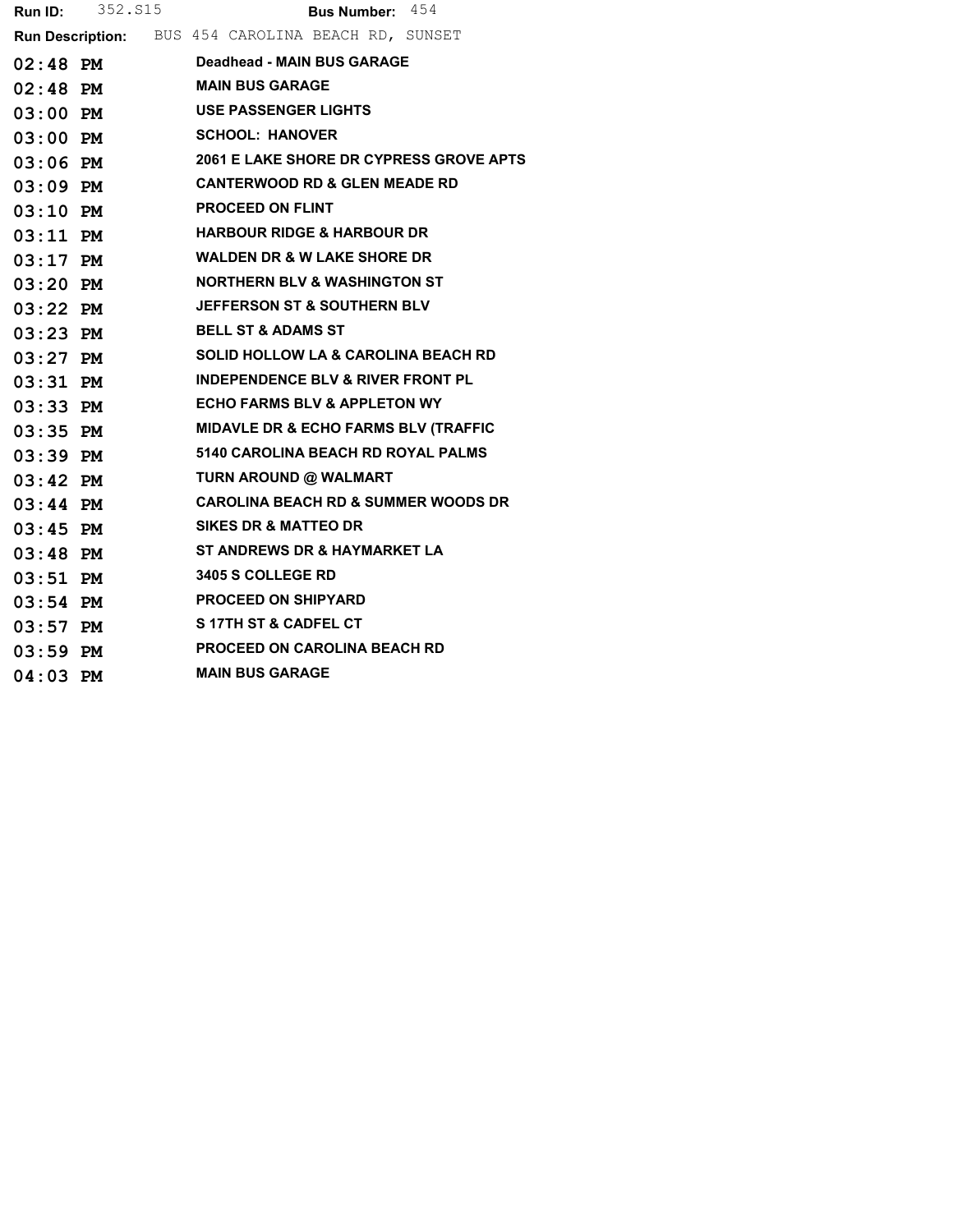|            | <b>Run ID:</b> 352.816 |                                          |                          | <b>Bus Number:</b> $463$              |  |
|------------|------------------------|------------------------------------------|--------------------------|---------------------------------------|--|
|            |                        | <b>Run Description:</b> BUS 463 VANCE ST |                          |                                       |  |
| $02:47$ PM |                        |                                          |                          | Deadhead - MAIN BUS GARAGE            |  |
| $02:47$ PM |                        |                                          | <b>MAIN BUS GARAGE</b>   |                                       |  |
| $03:00$ PM |                        |                                          |                          | <b>USE PASSENGER LIGHTS</b>           |  |
| $03:00$ PM |                        |                                          | <b>SCHOOL: HANOVER</b>   |                                       |  |
| $03:04$ PM |                        |                                          |                          | S 5TH AV (BETWEEN WOOSTER & DAWSON)   |  |
| $03:04$ PM |                        |                                          |                          | <b>S4TH ST &amp; WRIGHT ST, 28401</b> |  |
| $03:06$ PM |                        |                                          | <b>PROCEED ON 3RD</b>    |                                       |  |
| $03:06$ PM |                        |                                          | <b>PROCEED ON 2ND ST</b> |                                       |  |
| $03:07$ PM |                        |                                          |                          | <b>S 2ND ST &amp; MARSTELLAR ST</b>   |  |
| $03:07$ PM |                        |                                          | <b>PROCEED ON 3RD</b>    |                                       |  |
| $03:13$ PM |                        |                                          |                          | <b>VANCE ST &amp; RUTLEDGE DR</b>     |  |
| $03:16$ PM |                        |                                          | <b>MAIN BUS GARAGE</b>   |                                       |  |
|            |                        |                                          |                          |                                       |  |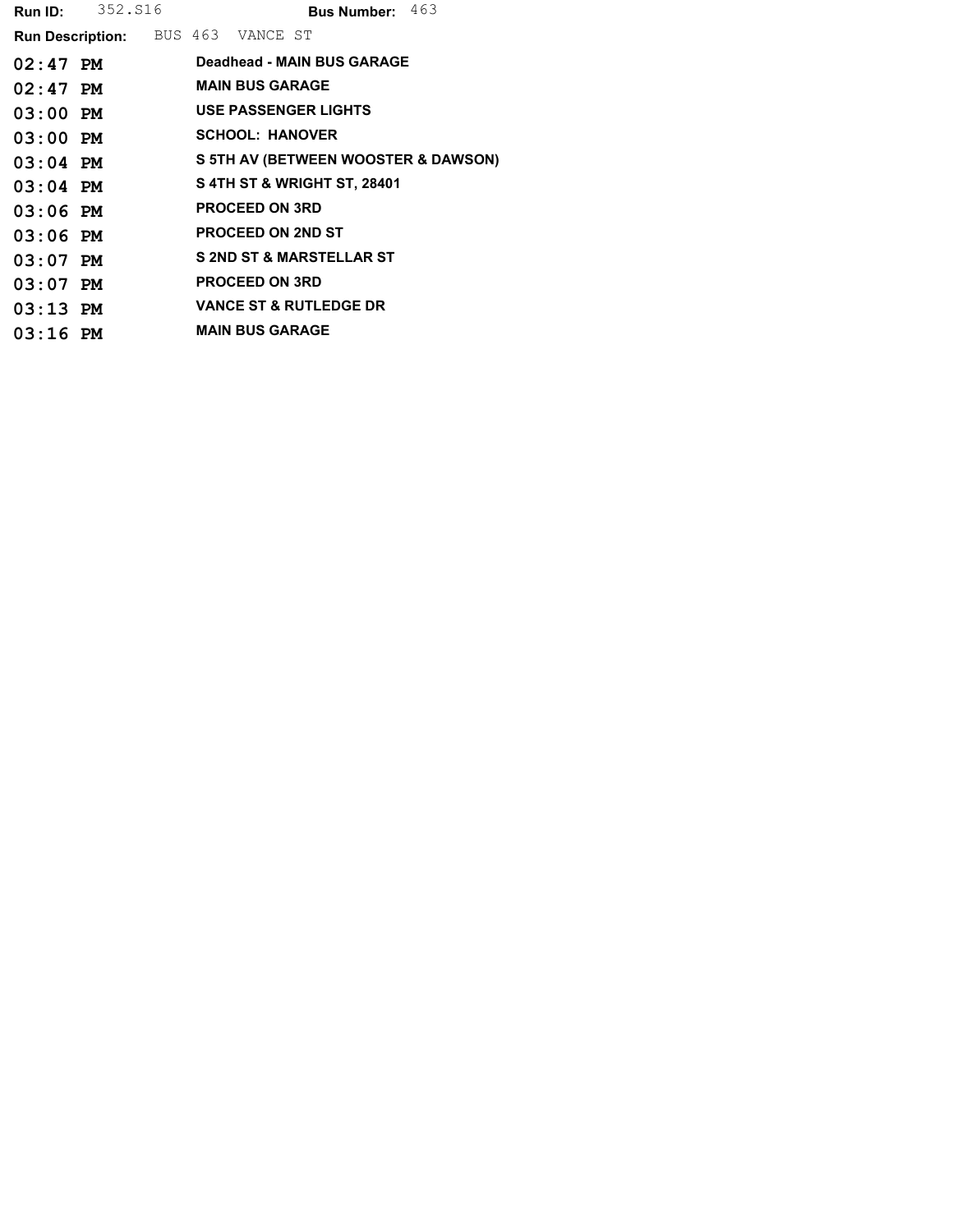|            | <b>Run ID:</b> 352.880 |               |                      |                                | Bus Number: 465                                |  |
|------------|------------------------|---------------|----------------------|--------------------------------|------------------------------------------------|--|
|            |                        |               |                      |                                | Run Description: BUS 465 EC NHHS/ WILLISTON AM |  |
| $06:14$ AM |                        |               |                      | <b>102 BUS GARAGE DR</b>       |                                                |  |
| $06:19$ AM |                        |               |                      |                                | <b>PROCEED ON ECHO FARMS</b>                   |  |
| $06:23$ AM |                        |               |                      | <b>3940 INDEPENDENCE BLV</b>   |                                                |  |
| $06:27$ AM |                        |               |                      | <b>316 RUTLEDGE DR</b>         |                                                |  |
| $06:30$ AM |                        |               |                      | <b>913 WELLINGTON AV</b>       |                                                |  |
| $06:31$ AM |                        |               |                      |                                | <b>BUCKINGHAM AV &amp; TROY DR</b>             |  |
| $06:31$ AM |                        |               |                      |                                | <b>BUCKINGHAM AV &amp; TROY DR</b>             |  |
| $06:32$ AM |                        |               |                      |                                | <b>HARBOUR DR &amp; HARBOUR RIDGE</b>          |  |
| $06:42$ AM |                        |               |                      | <b>TYLER PL &amp; WYTHE PL</b> |                                                |  |
| $06:47$ AM |                        |               |                      |                                | <b>OLD MEARS RD &amp; BRICKLE AV</b>           |  |
| $06:49$ AM |                        |               |                      |                                | <b>PROCEED ON WRIGHTSVILLE AV</b>              |  |
| $06:52$ AM |                        |               | <b>219 S KERR AV</b> |                                |                                                |  |
| $06:52$ AM |                        | 219 S KERR AV |                      |                                |                                                |  |
| $06:54$ AM |                        |               |                      |                                | <b>NEW CENTRE DR &amp; CRAWDAD CT</b>          |  |
| $06:56$ AM |                        |               |                      | <b>PROCEED ON RINGO DR</b>     |                                                |  |
| $07:00$ AM |                        |               |                      | <b>PROCEED ON SHELLY DR</b>    |                                                |  |
| $07:04$ AM |                        |               |                      | <b>5309 FIELDING DR</b>        |                                                |  |
| $07:10$ AM |                        |               |                      | <b>245 EASTWOOD RD</b>         |                                                |  |
| $07:14$ AM |                        |               |                      |                                | 3901 MARKET ST (HOWARD JOHNSON)                |  |
| $07:16$ AM |                        |               |                      | <b>PROCEED ON 30TH ST</b>      |                                                |  |
| $07:17$ AM |                        |               |                      |                                | <b>2512 PRINCESS PLACE DR</b>                  |  |
| $07:23$ AM |                        |               |                      | 413 BLADEN ST                  |                                                |  |
| $07:28$ AM |                        |               | <b>1308 KING ST</b>  |                                |                                                |  |
| $07:34$ AM |                        |               |                      | <b>SCHOOL: HANOVER</b>         |                                                |  |
| $07:35$ AM |                        |               |                      | <b>DROP OFF ON 14TH ST</b>     |                                                |  |
| $07:41$ AM |                        |               |                      | <b>SCHOOL: WILLISTON</b>       |                                                |  |
| $07:52$ AM |                        |               |                      | <b>102 BUS GARAGE DR</b>       |                                                |  |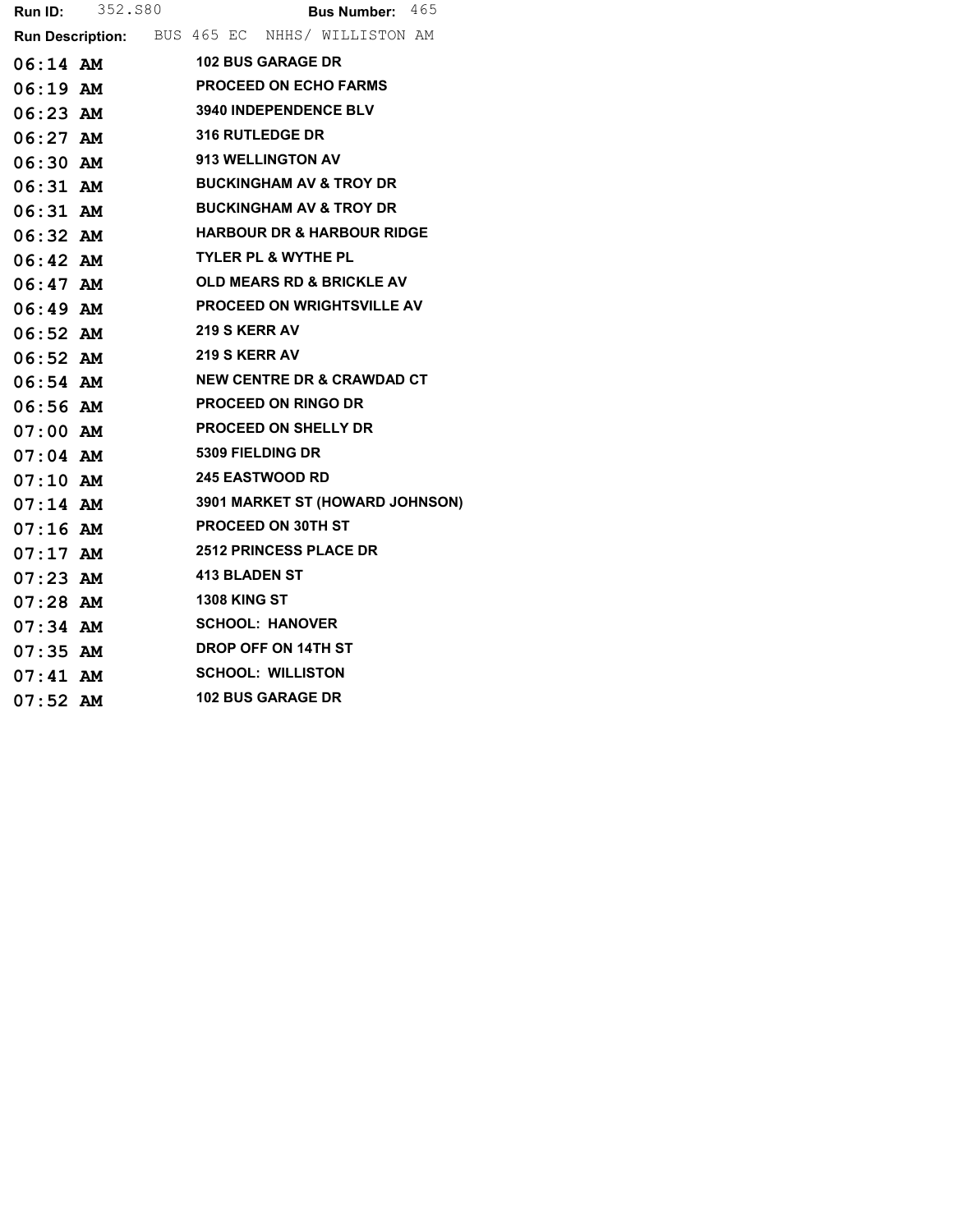|            | <b>Run ID:</b> 352.885 |                      |                     |                                | <b>Bus Number:</b> $465$                       |  |
|------------|------------------------|----------------------|---------------------|--------------------------------|------------------------------------------------|--|
|            |                        |                      |                     |                                | Run Description: BUS 465 EC NHHS/ WILLISTON PM |  |
|            | $02:48$ PM             |                      |                     |                                | Deadhead - 102 BUS GARAGE DR                   |  |
| $02:48$ PM |                        |                      |                     | <b>102 BUS GARAGE DR</b>       |                                                |  |
| $03:00$ PM |                        |                      |                     | <b>SCHOOL: WILLISTON</b>       |                                                |  |
| $03:03$ PM |                        |                      |                     | <b>SCHOOL: HANOVER</b>         |                                                |  |
| $03:07$ PM |                        |                      |                     | <b>413 BLADEN ST</b>           |                                                |  |
| $03:12$ PM |                        |                      | <b>1308 KING ST</b> |                                |                                                |  |
| $03:21$ PM |                        |                      |                     |                                | 3901 MARKET ST (HOWARD JOHNSON)                |  |
| $03:23$ PM |                        |                      |                     |                                | <b>PROCEED ON COVIL AV</b>                     |  |
| $03:27$ PM |                        | <b>219 S KERR AV</b> |                     |                                |                                                |  |
| $03:27$ PM |                        | <b>219 S KERR AV</b> |                     |                                |                                                |  |
| $03:33$ PM |                        |                      |                     | <b>245 EASTWOOD RD</b>         |                                                |  |
| $03:46$ PM |                        |                      |                     | <b>TYLER PL &amp; WYTHE PL</b> |                                                |  |
| $03:54$ PM |                        |                      |                     |                                | 3940 INDEPENDENCE BLV                          |  |
| $03:58$ PM |                        |                      |                     | <b>4121 ECHO FARMS BLV</b>     |                                                |  |
| $04:04$ PM |                        |                      |                     | 913 WELLINGTON AV              |                                                |  |
| $04:08$ PM |                        |                      |                     | <b>316 RUTLEDGE DR</b>         |                                                |  |
| $04:11$ PM |                        |                      |                     | <b>102 BUS GARAGE DR</b>       |                                                |  |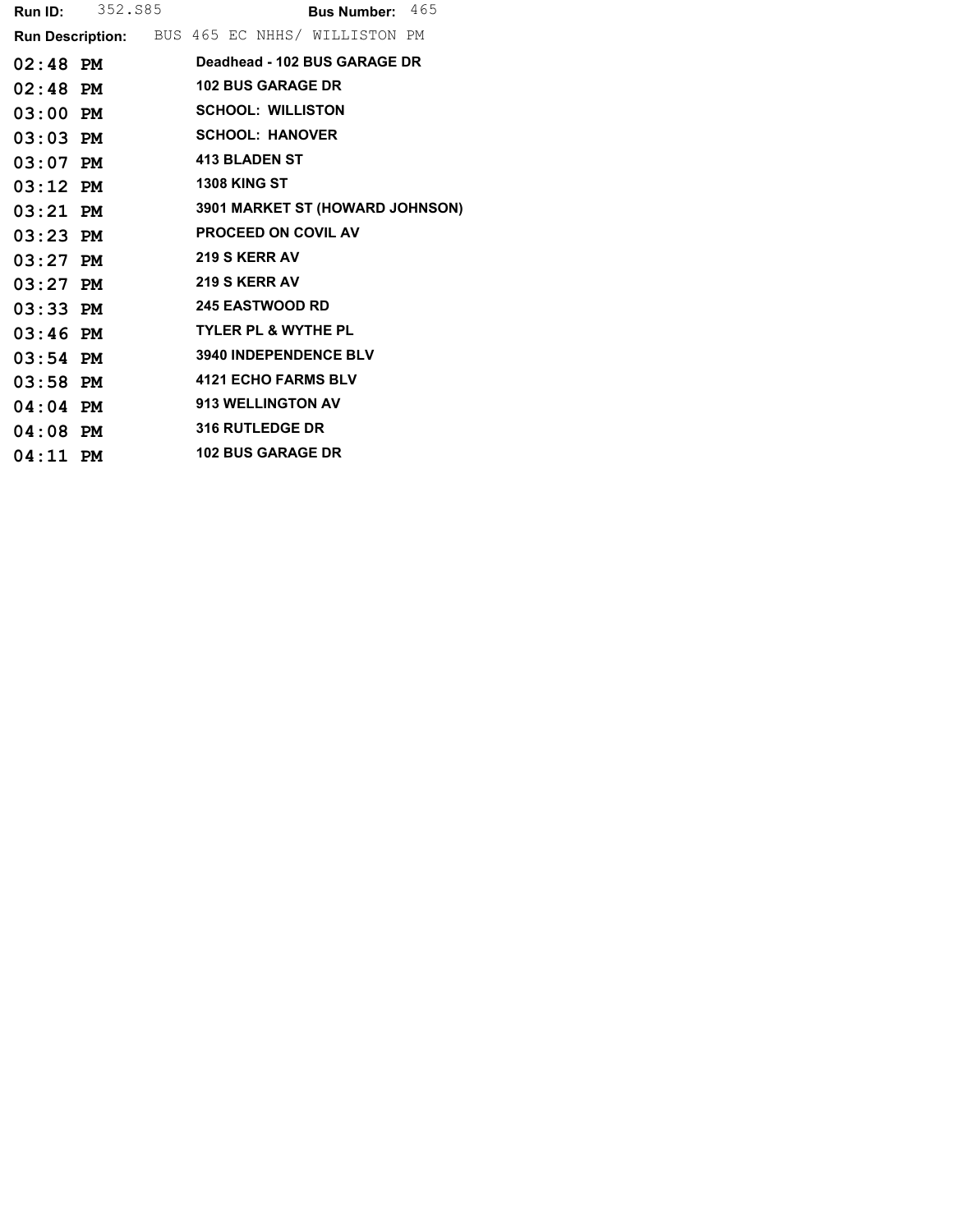**Run ID:** 352.S9M **Bus Number:** 463 Run Description: MODIFIED DAY (T, W) NHHS 02:00 PM Deadhead - SCHOOL: HANOVER 02:00 PM SCHOOL: HANOVER 02:04 PM N 6TH ST & TAYLOR ST 02:16 PM MAIN BUS GARAGE